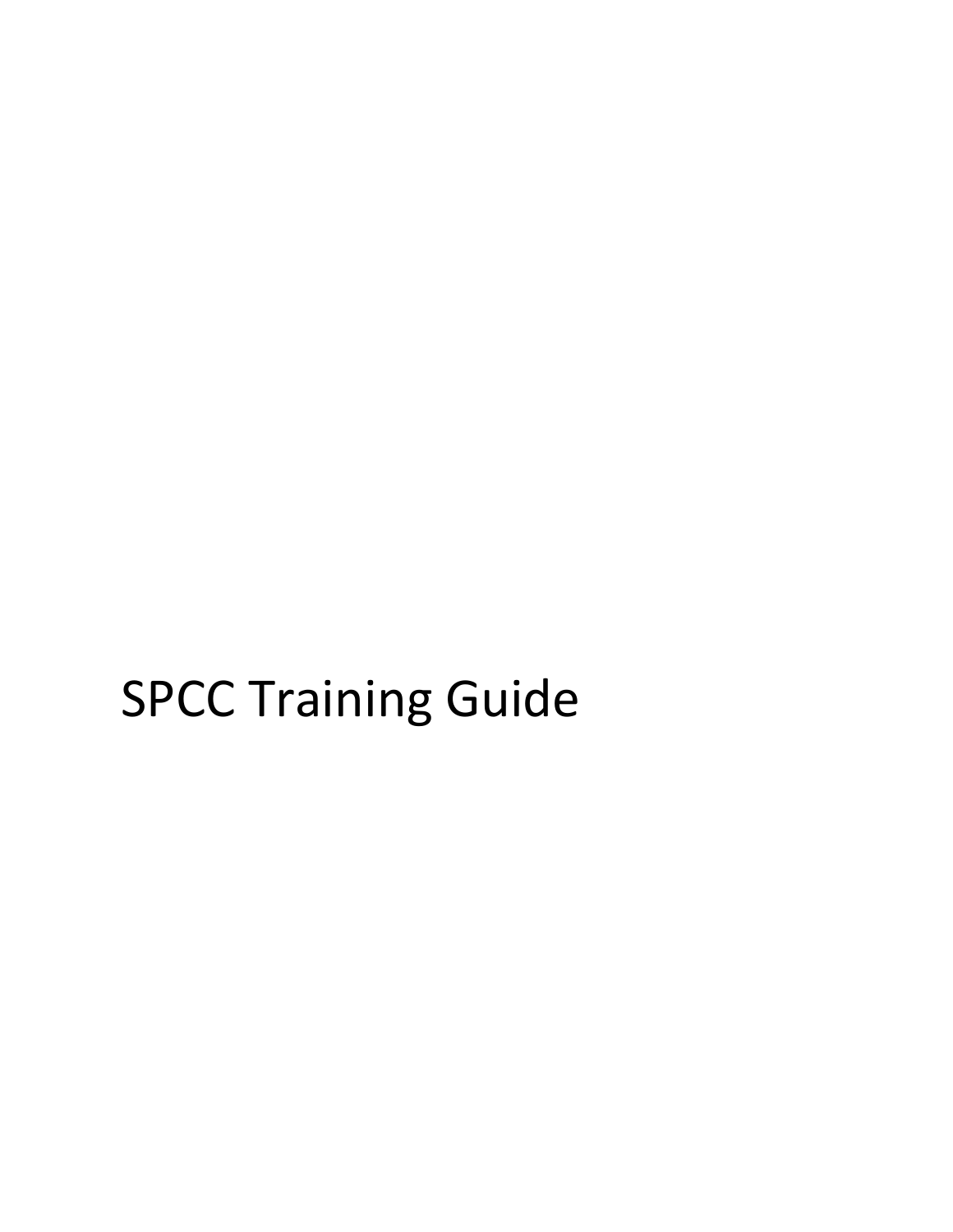# **SPCC Training Guide**

The Bank of America Visa Small Purchase Charge Card offers departments a payment method for making small purchases. This reduces paperwork and processing for the department as well as Finance. The use of the Small Purchase Charge Card provides cost savings through consolidated payment (one monthly payment to Bank of America versus multiple vendor payments). The Small Purchase Charge Card is the preferred method of payment for any purchases \$10,000 and under. If the vendor accepts VISA, this method must be utilized. Small Purchase Charge Cards are issued to university employees only and supervisors are required to confirm applicants are active university employees.

#### **JMU Contact Numbers:**

**Jennifer Hart Barb**: Lead Program Administrator, extension 87396 or email [hartjd@jmu.edu](mailto:hartjd@jmu.edu) **Racheal Estep:** Program Administrator, extension 86771 or email [esteprm@jmu.edu](mailto:esteprm@jmu.edu) **Kristin Johnston**: Program Administrator, extension 88061 or email [john32km@jmu.edu](mailto:john32km@jmu.edu) **Tish Leeth**: Program Administrator, extension 83205 or email [leethtc@jmu.edu](mailto:leethtc@jmu.edu) **Departmental Mailbox:** for questions, increases, exceptions, etc., email: **appa@jmu.edu Bank of America 24 Hour Customer Service Number**: 888-449-2273

#### **Unacceptable Uses of Card:**

The following are charges/uses that are not acceptable without written approval from Cash & Investments Office:

- Splitting orders that would cost more than \$10,000 to get them under the limit
- Narcotics or dangerous drugs
- Alcoholic beverages
- Firearms and ammunition
- Equipment Trust Fund purchases
- Paid retail memberships (example: Costco, Sam's Club, Amazon Prime)
- Furniture (Purchased outside the VCE state contract, VCE charges 10,000 and under can be paid on the SPCC, any other furniture must have Procurement approval)
- Purchases from state employees
- Cellular Phones and Two-Way Radios, must have Telecom Approval and Cash & Investments Approval
- Professional Services (e.g. Carpet Cleaner, Gardener)
- Kleenex, Break room Supplies, FM Supplies (Disinfectants, Hand Sanitizers), Coffee Makers/Coffee
- Payment of past due invoices (invoices over 30 days must be sent to Accounts Payable to pay)
- Mini blinds, Curtains, Shelving, Signs, Heaters, A/C Units, Air Purifiers, Fans, Paint, Keys, Flooring), Light bulbs, Housekeeping Supplies, Vacuums (Contact someone in Facilities Management)
- Advertising by departments for promotional purposes across all mediums without written approval from University Communications and Marketing. See Financial Procedures Manual Section 4205.324
- Amazon Purchases without prior written approval from Procurement
- International Visa processing fees without written approval from Center for Global Engagement
- EZ Passes without approval from Cash and Investments
- Tolls/Fines
- Paying for JMU Conferences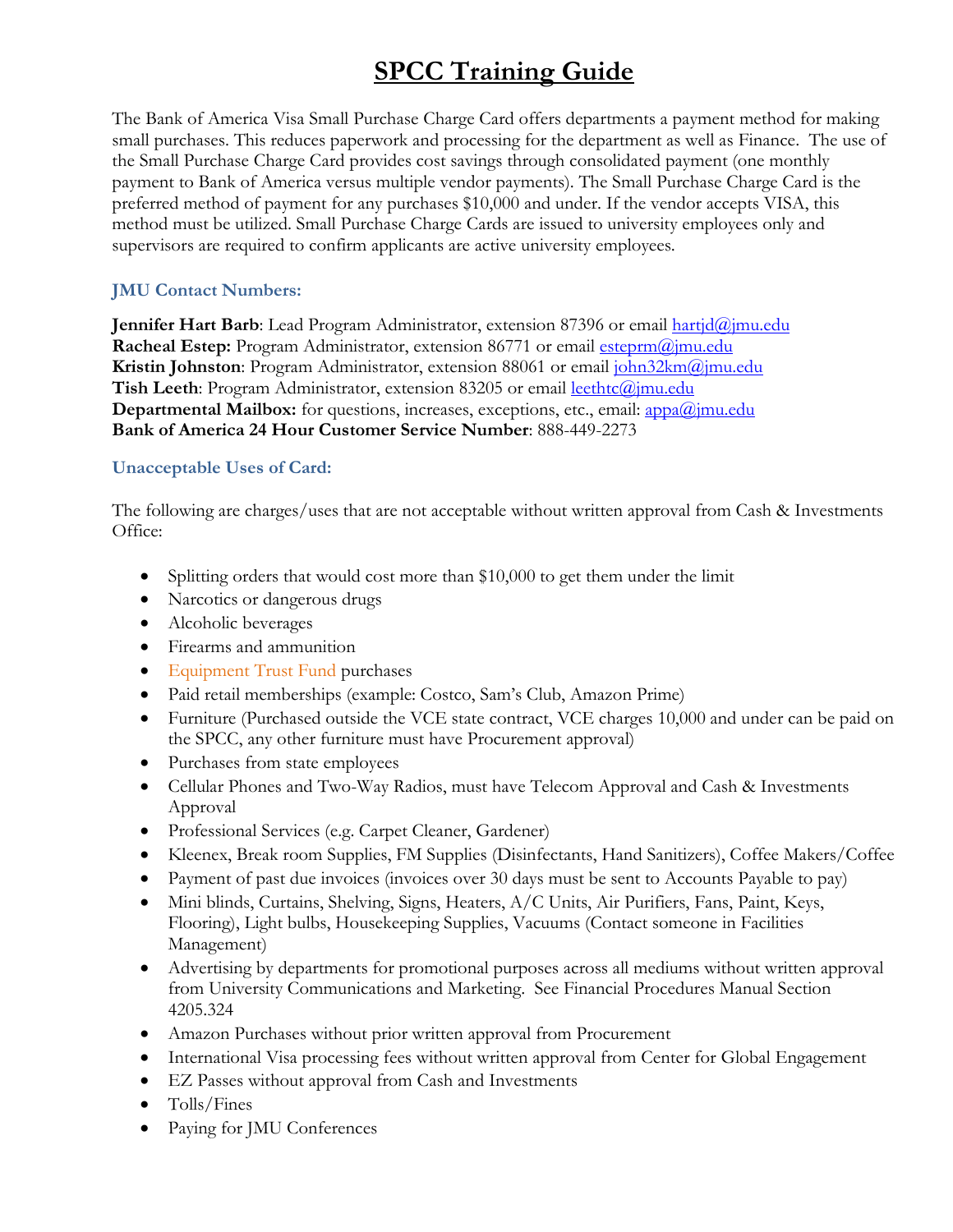#### **Expenditures:**

#### **From Financial Procedures Manual: Section 4205 .100**

All expenditures from University funds must be necessary, reasonable, and directly related to the goals and mission of the University. All persons authorizing expenditures should be mindful that such expenditures are subject to scrutiny by State authorities, sponsors, auditors, and other interested parties. To ensure prompt payment, departments and activities should appropriately explain and document all expenditures.

UAH's, Directors, Deans, or other Approving Authorities are not authorized to grant exceptions to university Procurement or Financial policies and procedures. Please contact a Program Administrator for assistance.

# **Examples of Improper Public Funds Expenditures: Section 4205.321**

For examples of improper expenditures of public funds please refer to the Financial Procedures Manual: [http://www.jmu.edu/financemanual/procedures/4205.shtml#.321ExamplesofImproperPublicFundsExpen](http://www.jmu.edu/financemanual/procedures/4205.shtml#.321ExamplesofImproperPublicFundsExpenditures) [ditures](http://www.jmu.edu/financemanual/procedures/4205.shtml#.321ExamplesofImproperPublicFundsExpenditures)

**Please remember no list can be all inclusive, if you have a question as to whether or not a purchase can be made please email [appa@jmu.edu](mailto:appa@jmu.edu)** 

#### **From Financial Procedures Manual: Section 4220 .820**

Payment for purchases that are not allowed by the state or a purchase made in error must be reimbursed to JMU from non-state funds. All charges originally purchased with state funds must be compliant with all state policies and procedures as these items are auditable by internal and state auditors.

# **JMU SPCC Workflow Center in PeopleSoft**

Beginning August 1, 2021 all SPCC form will be able to be initiated through JMU SPCC Workflow Center in PeopleSoft Finance. Beginning September 1, 2021, this will be the only way to request exceptions and submit forms related to your SPCC. Forms initiated in PeopleSoft will be electronically routed to your supervisor for approval and then to the Cash and Investments Office. You will receive an email once every from is approved for your records. Additional training on these forms will be available on the Cash and Investments webpage. The following forms will be available in the workflow center for cardholders to initiate:

- SPCC Application
- Manage Reconcilers(formally SPCC Information Form)
- Cancel SPCC
- Monthly Credit Limit Increases
- Single Transaction Increases
- **Exception Request**

#### **Travel Expenses:**

• \*Travel Expenses including lodging, baggage fees, parking fees, rental cars and restaurant purchases may not be purchased with the SPCC; however, **airline and rail tickets, as well as conference registration fees and mass transit may be purchased with the SPCC as long as all other travel procedures are followed**.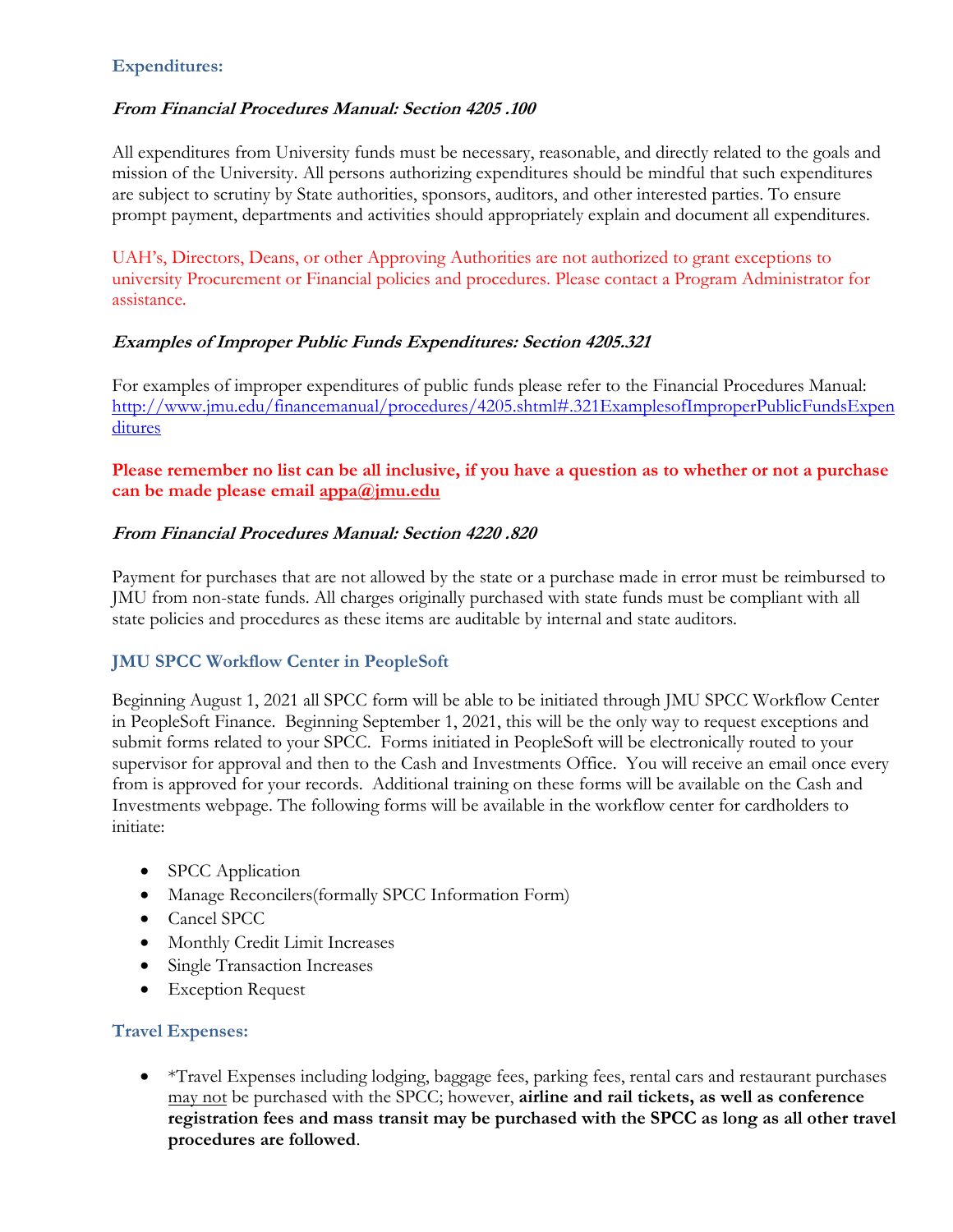\* Please note: You must have the PA approved in Chrome River by the final approver before booking any travel-related items for international travel on the small purchase charge card.

\* Travel must NOT be booked more than 180 days in advance.

If you need to book a travel-related item outside of the 180-day window, please contact Tina Wells, Manager of Accounts Payable. You must not book the travel-related item before you receive the approval from the Manager of Accounts Payable. If you do not follow this guideline, your card will receive an email warning or may be suspended.

#### **Food Purchases:**

The credit card comes with a restaurant block on it. If you have an event that falls under one of the four Food and Beverage Functions (see in the Financial Procedures Manual Section 4205.314: Food and Beverage Procedures) then you may purchase food/beverages if you have an Exception Request filled out through JMU SPCC Workflow Center in PeopleSoft Finance, approved by your supervisor and approved by Cash & Investments. With the restaurant block lifted on your SPCC, you may only purchase food from a pizza vendor for pizza only or at a grocery store vendor under \$50. The form can be found in the Financial Procedures Manual at:

<http://www.jmu.edu/financemanual/procedures/1020.shtml> . A FBCF must be filled out for every food purchase made. We have a contract with Aramark on campus; therefore, we should utilize their services whenever possible; however, they have given cardholders two exceptions:

- **1)** You may bring pizza onto campus; with the Restaurant Block lifted on your SPCC, you may purchase from a pizza vendor only and only purchase pizza. No other restaurants maybe used that are not pizza vendors without written approval from Cash and Investments.
- **2)** You may purchase food at local stores under \$50 without Aramark approval. Any purchases over \$50 you must have prior written approval from Aramark. Note: if your event is off campus, you may purchase over \$50 because Aramark would not be able to provide food for an off campus event.

Please be certain the meals are kept within the applicable per diem (See the M&IE link under the Travel section on the  $A/P$  webpage.)

- **Card cannot be used for personal use. If you use your card for personal use it is considered fraud and you will be reported to JMU Internal Audit under policy 1603.**
- If a card is used in the wrong manner the card can be suspended or permanently revoked for continued misuse. The cardholder is responsible for all charges made to their card.

# **Incentives/Awards**

Please refer to the Financial Procedures Manual section 4205.390-4205.396 for further clarification: <http://www.jmu.edu/financemanual/procedures/4205.shtml#.391Incentives>

# **Large Purchases over \$10,000/Split Purchasing:**

Every card on campus has a transaction limit of \$10,000. If you have a large ticket item(s) you would like to put on the credit card, you will fill out the single transaction increase form from the Initiate Forms JMU Workflow Center in PeopleSoft Finance. Please be sure you include the PCO/EP information, the name of the vendor, the merchandise description, the amount and when you plan to make the purchase. Once initiated by the cardholder the form will be electronically routed to your supervisor to approve either through the JMU Workflow SPCC Center in PeopleSoft Finance or through MyApprovals in MyMadison.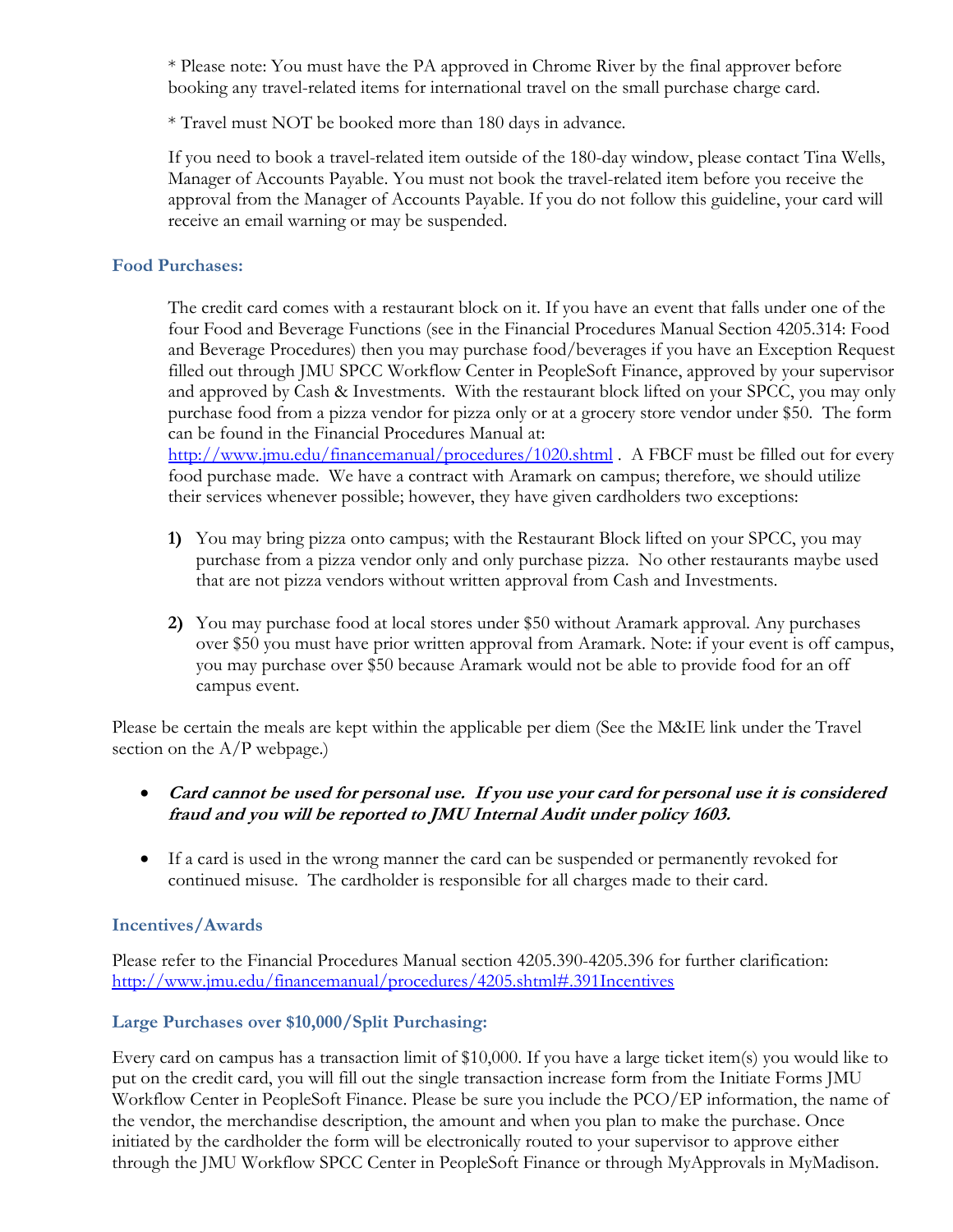The PA will consult with Procurement on the request if needed. Once all required information has been obtained and provided everything is in order, the lift will be made and you will receive an email that the Program Administrator (PA) has approved your form through the JMU Workflow Center in PeopleSoft Finance and *at that time you may pay the invoice or make the purchase with the SPCC.*

Purposely circumventing the \$10,000 transaction limit on your SPCC to purchase items that should have gone through Procurement first can result in suspension of your SPCC.

You may never split orders to get them under the \$10,000 limit. Please keep in mind if you order items from the same company, within the same two weeks and the total comes to over \$10,000 you must obtain prior approval from Cash and Investments for a lift to be made on your SPCC.

# **Monthly Limit Increase:**

If you need to have your monthly limit raised, you will fill out the monthly transaction increase form from the Initiate Forms JMU Workflow Center in PeopleSoft Finance. Once initiated by the cardholder the form will be electronically routed to your supervisor to approve either through the JMU Workflow SPCC Center in PeopleSoft Finance or through MyApprovals in MyMadison. Once all required information has been obtained and provided everything is in order, the lift will be made and you will receive an email that the Program Administrator (PA) has approved your form through the JMU Workflow Center in PeopleSoft Finance.

# **Technology – iPAD App Purchases:**

The University should not purchase apps for an employee's personal equipment. If the University purchased the product, the app should be purchased with the departmental small purchase credit card. In this case, the app must be for a justified business purpose, and a justification memo should be included with the SPCC reconciliation paperwork turned into Cash and Investments in the same month the charge appears on the SPCC. If the individual cannot justify the purchase of the app for University business, the app should not be purchased by the department. \*Please note: The department is responsible for ensuring the justification is clear and accurate. The submission of a justification does not guarantee approval. Cash and Investments, after review and investigation, may determine the justification is not adequate for use of state funds. In these situations, the individual will be required to reimburse the University for the app purchased.

#### **Industry Restrictions:**

The following types of business are restricted on your small purchase charge card. If you try to make a purchase at one of these vendors the charge will be rejected by Visa.

- $\bullet$  Gas/Oil
- Car Rental
- Restaurant/Food (can be lifted by filling out restaurant exception form for PIZZA Purchases ONLY)
- Accommodations

# **Fraud Table**

Fraud: Each card also has "Fraud Tables" on each card which will not be removed. These fraud tables include categories such as pawn shops, beauty salons, bars and financial institutions.

Listed on the following page are the Merchant Category Codes (MCC) that are on JMU's Fraud Table as well as the Car Rental, Gas/Oil, Restaurant/Food and Accommodation tables.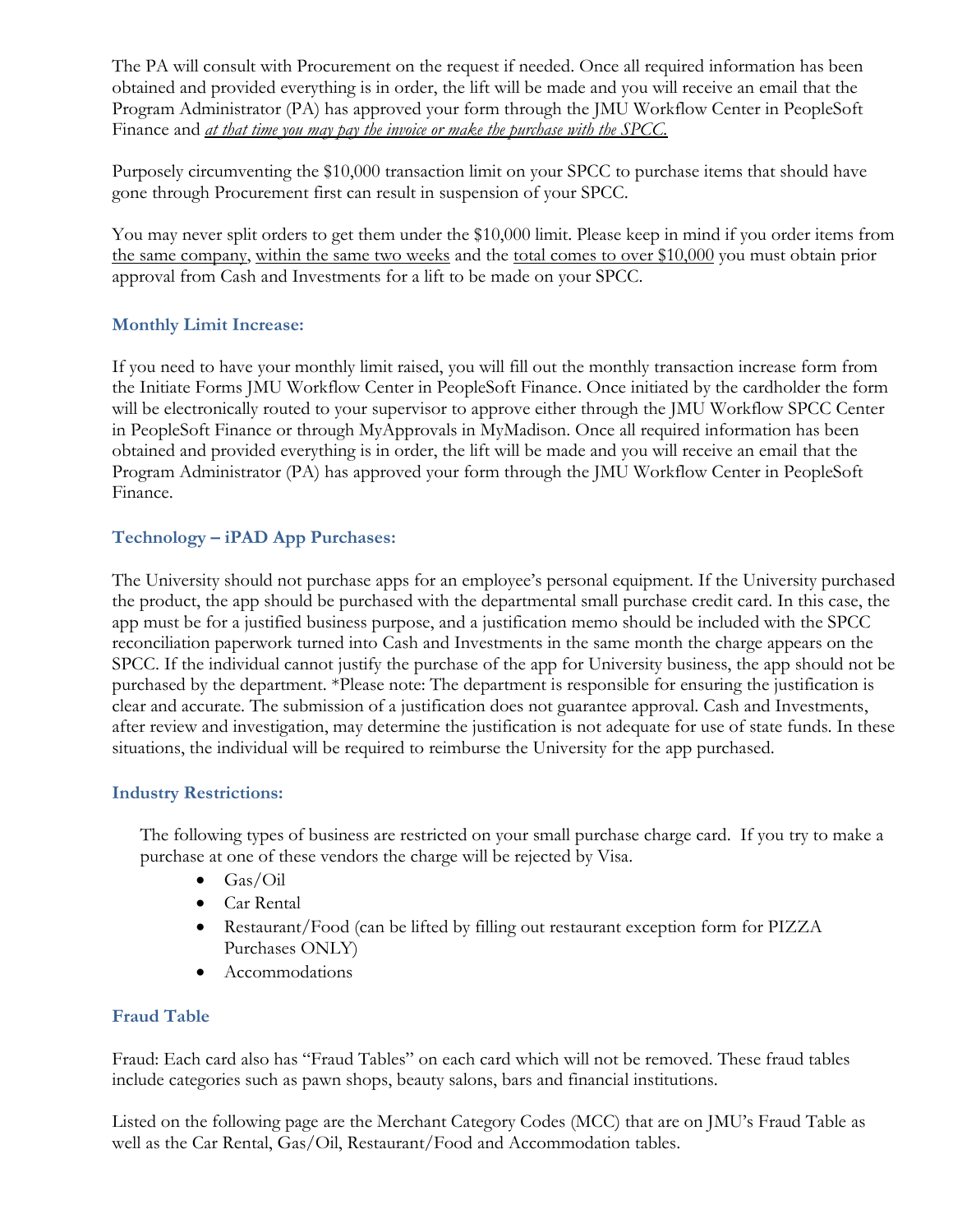| $COVC001$ $(E)$                  |                                                                                                          |
|----------------------------------|----------------------------------------------------------------------------------------------------------|
| <b>Car Rental Table</b>          | Description                                                                                              |
| 3350-3499                        | Car Rental Agencies                                                                                      |
| 7512                             | Automobile Rental Agency                                                                                 |
| $COVG001$ $(E)$                  |                                                                                                          |
| Gas/Oil Table                    | Description                                                                                              |
| 5541                             | Service Stations (with or without Ancillary Services)                                                    |
| 5542                             | Fuel Dispensers, Automated                                                                               |
| 9752                             | <b>U.K. Petrol Stations</b>                                                                              |
| $COVR001$ $(E)$                  |                                                                                                          |
| <b>Restaurant Table</b>          | Description                                                                                              |
| 5422                             | Freezer and Locker Meat Provisioners                                                                     |
| 5441                             | Candy, Confectionery, and Nut Stores                                                                     |
| 5451                             | Dairy Products Stores                                                                                    |
| 5462                             | <b>Bakeries</b>                                                                                          |
| 5499                             | Miscellaneous Food Stores, Convenience Stores, Markets, Specialty Stores & Vending Machines              |
| 5811                             | Caterers                                                                                                 |
| 5812                             | Eating Places-Restaurants                                                                                |
| 5814                             | Quick Payment Service - Fast Food Restaurants                                                            |
| 5921                             | Package Stores, Beer, Wine and Liquor                                                                    |
| 5993                             | Cigar Stores and Stands                                                                                  |
| 9751                             | U.K. Supermarkets, Electronic Hot File                                                                   |
| $COVR002$ (E)                    |                                                                                                          |
| <b>Modified Restaurant Table</b> | Description                                                                                              |
| 5422                             | Freezer and Locker Meat Provisioners                                                                     |
| 5441                             | Candy, Confectionery, and Nut Stores                                                                     |
| 5451                             | Dairy Products Stores                                                                                    |
| 5462                             | <b>Bakeries</b>                                                                                          |
| 5499                             | Miscellaneous Food Stores, Convenience Stores, Markets, Specialty Stores & Vending Machines              |
| 5812                             | <b>Eating Places-Restaurants</b>                                                                         |
| 5814                             | Quick Payment Service - Fast Food Restaurants                                                            |
| 5921                             | Package Stores, Beer, Wine and Liquor                                                                    |
| 5993                             | Cigar Stores and Stands                                                                                  |
| 9751                             | U.K. Supermarkets, Electronic Hot File                                                                   |
| $COVA001$ $(E)$                  |                                                                                                          |
| <b>Accommodation Table</b>       | Description                                                                                              |
|                                  |                                                                                                          |
| 3500-3999                        | Hotels                                                                                                   |
| 7011                             | Lodging - Hotels, Motels, Resorts                                                                        |
| 7012                             | Time Shares                                                                                              |
| $COVF001$ $(E)$                  |                                                                                                          |
| <b>COV Fraud Table</b>           | Description                                                                                              |
| 4829                             | Money Transfer Merchants                                                                                 |
| 5813                             | Bars, Cocktail Lounges, Discotheques, Nightclubs & Taverns - Drinking Places (Alcoholic)                 |
| 5933                             | Pawn Shops                                                                                               |
| 6010                             | Financial Institutions (Manual Cash Disbursements)                                                       |
| 6011                             | Financial Institutions (Automated Cash Disbursements)                                                    |
| 6050                             | Quasi Cash Member Financial Institution                                                                  |
| 6051                             | Quasi Cash Merchant                                                                                      |
| 7273                             | Dating and Escort Services                                                                               |
| 7297                             | Massage Parlors                                                                                          |
| 7995                             | Betting (Including Lottery Tickets, Chips at Gaming Casinos, Off - Track Betting & Wagers at Race Tracks |
| 9222                             | Fines                                                                                                    |
| 9223                             | Bail and Bond Payments                                                                                   |
| 9401                             | Food Stamps                                                                                              |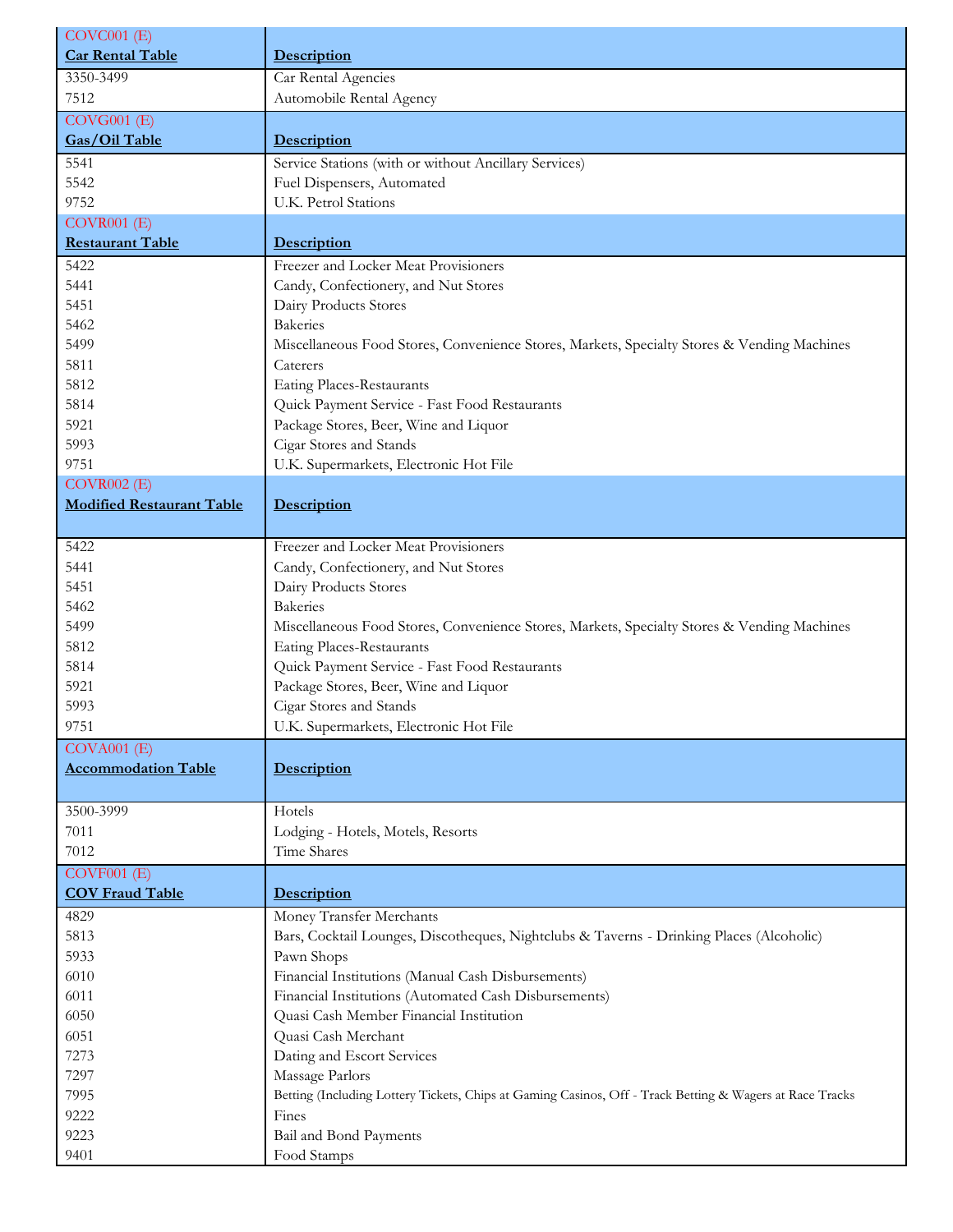# **Yearly Spending Analysis:**

The Commonwealth of Virginia Department of Accounts requires cardholders to have a Yearly Spending Analysis on file, yearly. A good time to do this is after you receive your monthly VISA statement. A Yearly Spending Analysis helps determine what you've spent each month for the year and if you need to lower or increase your monthly limit. You can find this form on the Forms Index of the Financial Procedures Manual:<http://www.jmu.edu/financemanual/procedures/1020.shtml> Upon filling this out please remember you do not have to send it to Cash and Investments unless you need your monthly limit changed. If there are no changes, please keep this on file in your office. Cardholders will be required to produce their most current Yearly Spending Analysis when audited.

# **Sales Tax:**

- You need to ensure Sales Tax is not being charged on your purchases in the Commonwealth of Virginia.
- If you are purchasing from Wal-Mart you must let them know you have a Wal-Mart tax-exempt number. The number is located on the card sleeve you received when you picked up your SPCC.
- If you were charged Sales Tax:
	- Contact the vendor ASAP
	- Have vendor issue a credit for the sales tax amount

If you need a **tax-exempt certificate**, it can be found in the forms index of the Financial Procedures Manual: [https://www.jmu.edu/financemanual/procedures/1020.shtml.](https://www.jmu.edu/financemanual/procedures/1020.shtml) The Sales and Use Tax Certificate of Exemption (VA Form ST-12) can be sent to a vendor who is requesting proof of sales tax exemption for JMU purchases.

# **eVA:**

If an eVA vendor accepts VISA then a Bank of America VISA Small Purchase Charge Card should be used. One exclusion to eVA is Point of Sale transactions using your Small Purchase Charge Card. Point of Sale means you to go to the vendor, purchase the item and bring it out of the store with you. If you place an order outside of eVA and it is not an eVA exclusion then you must do a confirming order in eVA. (Sign up for eVA training through MyMadison)

For those goods and services excluded from eVA by Section 14.9.b of the Agency Procurement and Surplus Property Manual (APSPM) and purchased via the internet, not through eVA, the vendor must have a Secure Socket Layer (SSL) Version 2.0 or greater. To ensure the vendor has a SSL, the address window must start with https://.

If you have questions directly concerning eVA please contact the eVA Help Desk at 568-4382.

# **Reconciling your monthly cardholder statement:**

Each Cardholder is responsible for retaining documentation of purchases and returns. In your monthly folder you should have the Memo Statement from Bank of America, invoices/receipts for each transaction, Food & Beverage certification forms for food/beverages (pizza or a purchase under \$50 at a grocery store) and copies of PA's for international made on the card and any approved exceptions (note the form number).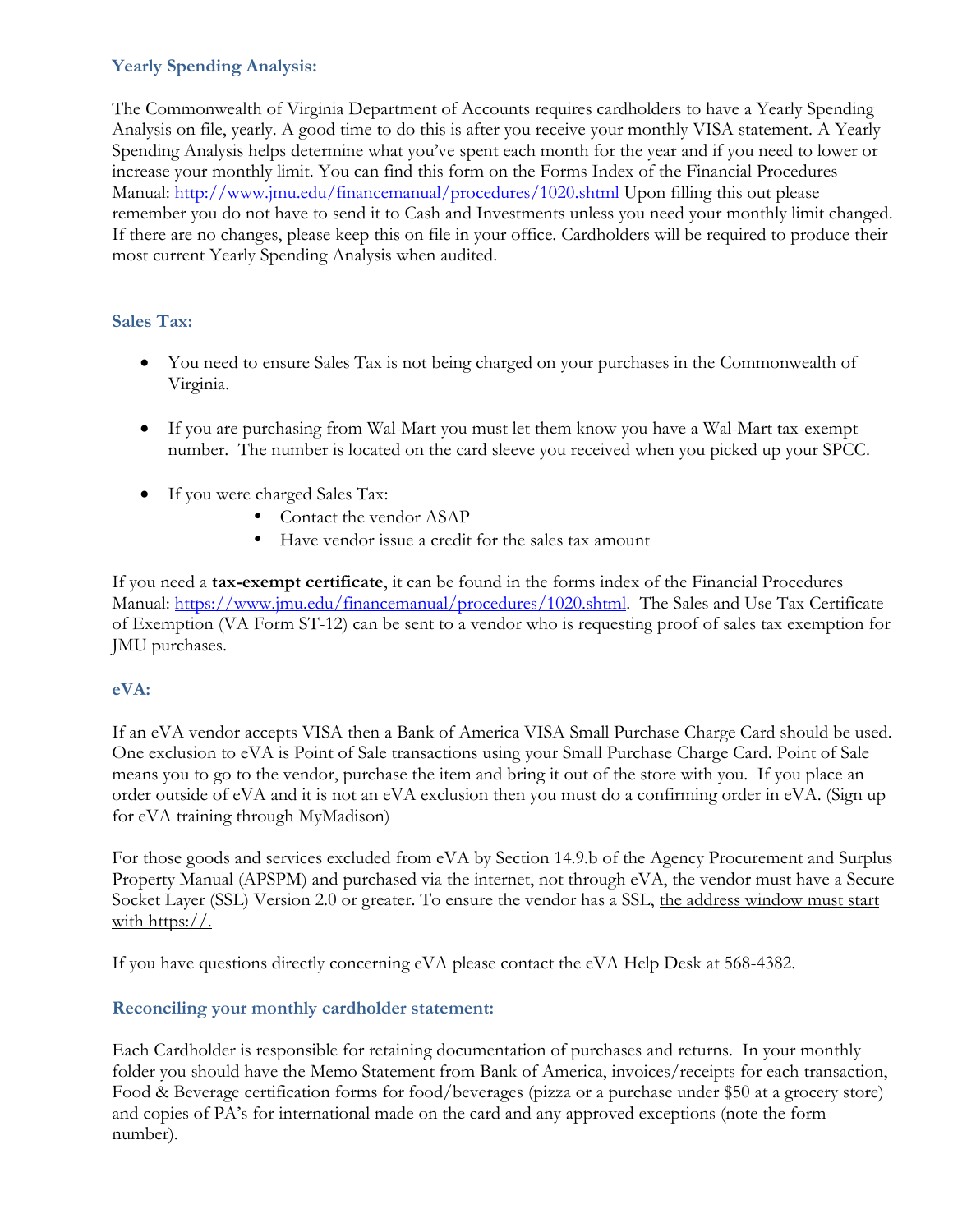The statement runs from the  $16<sup>th</sup>$  of one month to the  $15<sup>th</sup>$  of the following. If you do not have any charges for the month you do not need to reconcile nor will you receive a statement from Bank of America.

Charges can be reconciled as soon as a charge posts in the Bank of America WORKS system. All cardholders will receive access when applying for a card. You may assign another employee as an additional reconciler on your card by filling out the Manage Reconcilers form in PeopleSoft Finance. During the reconciliation process in WORKS you will upload your receipt and allocate charges to the correct department budget number and expenditure account code. Once you have reconciled a transaction it will be electronically routed in WORKS to the approver for your card for final approval. Transactions fully approved will post to your departmental budget within a few business days. All transactions must be reconciled and approved by the  $25<sup>th</sup>$  of the month for the pervious billing cycle (example charges posted to the May  $16<sup>th</sup>$  statement must be reconciled and approved by May  $25<sup>th</sup>$ ). If you need assistance with reconciliation, please contact the SPCC Program Administrator team via email at [appa@jmu.edu](mailto:appa@jmu.edu) to schedule an appointment for assistance and/or additional training. A training guide is available on the Cash and Investments webpage.

#### **Auditing:**

The Small Purchase Charge Card will be audited by the Cash and Investments Office. At least once annually, the Cash and Investments Office will do an onsite audit of each cardholder. In addition to onsite audits, the Cash and Investments Office will run weekly and monthly reports to monitor the program. Transactions will be questioned randomly based off these reports. Cardholders and supervisors are expected to respond to any audit requests from Cash and Investments in a timely manner. An audit checklist template is available for use by cardholders as a guideline for ensuring SPCC reconciliations/documentation are compliant with university and state requirements. The form can be found at: [http://www.jmu.edu/financeoffice/\\_files/cash-investments-files/spcc\\_audit\\_report\\_2020.xlsx](http://www.jmu.edu/financeoffice/_files/cash-investments-files/spcc_audit_report_2020.xlsx)

#### **Accessing Statement:**

Monthly statements reports need to be printed from the Bank of America WORKS site, no paper statement will be mailed to you. The web address to do this is **https://payment2.works.com** For information on how to run your Memo Statement, please refer to the Reconciliation Training Guide.

#### **Extended Leave:**

If you are on extended leave from the university (greater than 2 weeks) please notify the [appa@jmu.edu](mailto:appa@jmu.edu) mailbox so your SPCC can be set to a limit of zero dollars until you return and your card temporarily suspended to prevent unauthorized use. If the cardholder is unexpectedly out it is the responsibility of the supervisor to contact  $\frac{\text{appa}(a)\text{imu.edu}}{\text{nu.edu}}$  to notify of the cardholders extended leave.

#### **Vendor Surcharging:**

Suppliers that accept VISA are to be paid via that method per the Commonwealth of Virginia for efficiency purposes, including allowable surcharges assessed by registered vendors. University departments do not have the option of selecting a check payment to avoid paying the surcharge. In order for a vendor to charge a surcharge, the following must be in place first:

- US Merchants must first notify VISA and their acquirer of their intent to surcharge at least 30 days prior to implementing (effective January 27, 2013)
- Disclose the surcharge as a merchant fee and clearly alert consumers to the practice, both in store and online, and on every receipt.
- Must be able to provide you the VISA registration number
- No merchant may charge more than a 4% surcharge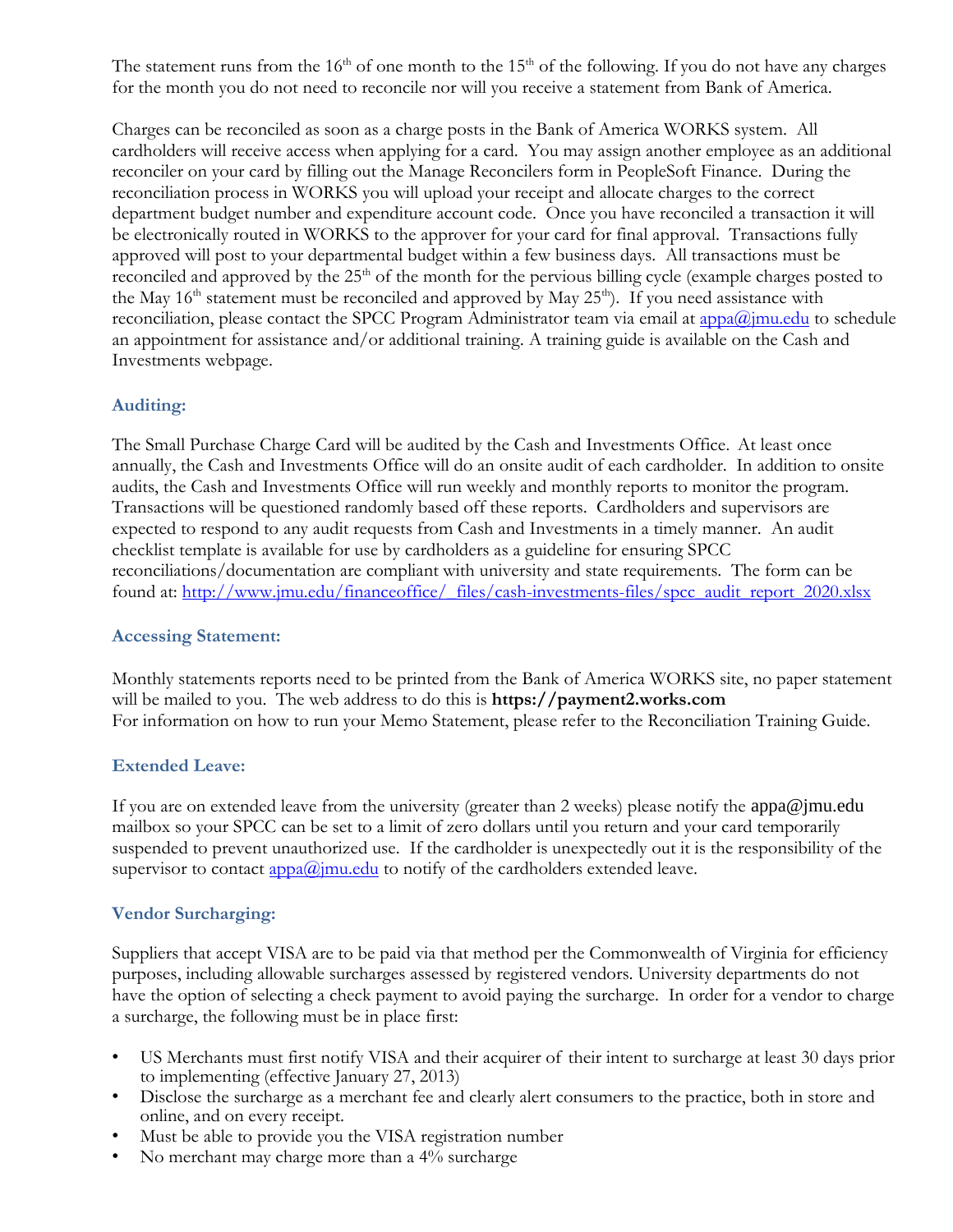It is the responsibility of the cardholder to verify with the vendor, by obtaining their VISA registration number; they are registered to charge the surcharge. If the vendor cannot provide the VISA registration number then the cardholder may not charge the surcharge.

# **Miscellaneous:**

 See something on your statement called International Transaction Charge: The company you placed the order from may be located in the U.S.; however, their parent company may be located outside of the U.S. Bank of America adds a fee of .8% to the U.S. dollar amount of any transaction that is made outside the U.S. even if you pay in U.S. dollars. The International Transaction Fee for transactions made in foreign currency will remain at 1%. For this charge on your statement please be sure to use the same account code as used for the item(s) you are purchasing.

# **Changes or Canceling a SPCC Card:**

- If you have any changes that need to be made to your card, use the JMU Workflow Center in PeopleSoft Finance . **NO CHANGES WILL BE ACCEPTED OVER THE PHONE.**
- Changes that can be made include: address, phone number or name. Please note if your name has changed we will need to contact Payroll for verification of the change.
- To cancel a card, use JMU Workflow Center in PeopleSoft Finance and choose Cancel SPCC. Once you have emailed the Program Administrator the cardholder needs to destroy the plastic. **CARD CANCELLATIONS WILL NOT BE ACCEPTED OVER THE PHONE**.
- The cardholder must surrender the card immediately upon the request of the Program Administrator or upon termination of employment (including retirement). Completed logs and receipts are also expected to be submitted at this time.

# **Returns, Credits and Disputed Items:**

- If a return is needed the cardholder is to contact the vendor and return the item as agreed upon.
- The cardholder then requests a credit be applied to their SPCC for the returned item. Store Credits are not acceptable.
- The receipt of the credit should be placed in your folder.
- For other disputes and questionable charges, if the cardholder and vendor cannot resolve the issue, the cardholder should email  $\frac{\text{appa}(a)}{\text{imu.edu}}$ . Disputes must be reported to the Program Administrator within 30 days of the date of purchase.
- Fraudulent charges (not authorized by the cardholder) that appear on the statement must be reported **immediately** to the Program Administrators by emailing **appa**@jmu.edu

# **Lost or Stolen Cards:**

 If your card becomes lost or stolen, please contact Cash & Investments immediately at  $appa@jmu.edu$  if it is a non-working hour please contact Bank of America at 1-888-449-2273.

# **Location of VISA and Sharing Card Number:**

**You are required to keep your VISA in a locked and secure location. It is best not to carry your card on your person.**